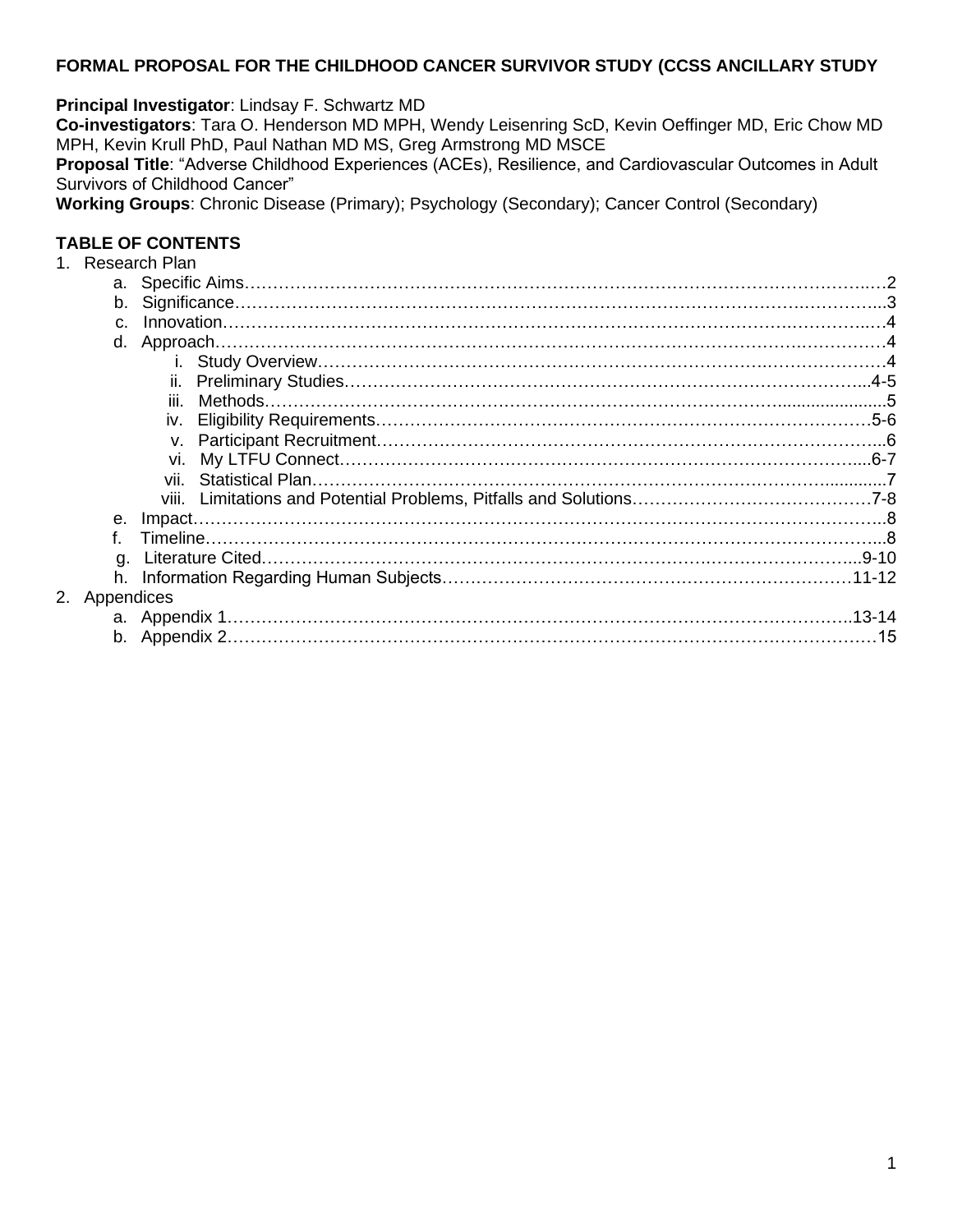### **SPECIFIC AIMS**

There are currently over 500,000 long-term survivors of childhood cancer living in the United States (US), and this number is growing due to treatment advances.<sup>1</sup> Unfortunately, childhood cancer survivors report chronic medical conditions in adulthood earlier and at higher rates compared to the general population, leading to premature mortality.<sup>2</sup> Specifically, cardiovascular disease is the most prevalent non-malignant cause of death for childhood cancer survivors, with a seven-fold higher risk compared to age-matched peers.<sup>3</sup> Several treatment-related risk factors, especially anthracyclines and chest radiation therapy (RT) exposures, have welldocumented cardiotoxicity and cardiac-related late effects; however, they remain essential therapies to achieve cure for many childhood cancers.<sup>4,5</sup> To develop targeted interventions to prevent and mitigate adverse outcomes, it is critical to identify high-risk populations of childhood cancer survivors.

Adverse Childhood Experiences (ACEs) are traumatic events (e.g. experiencing abuse and/or neglect) that occur during childhood and can undermine a person's sense of safety, stability, and bonding.<sup>6</sup> Over time, experiencing ACEs leads to development of toxic stress, defined as strong, frequent, or prolonged activation of the body's stress response systems in the absence of protective physiologic and psychologic corrections. ACEs have been associated with increased cardiovascular morbidity in adulthood for the general population, leading to premature death.6-8 Of note, perceived distress in adulthood has been associated with adverse cardiovascular outcomes among childhood cancer survivors.<sup>9</sup> However, associations of ACEs with stress and cardiovascular outcomes have not previously been evaluated in childhood cancer survivors.

Possessing resilience, defined as the ability to harnesses resources to sustain psychological and/or physical well-being during adversity, can mitigate the development of toxic stress in children and potentially prevent poor long-term health outcomes caused by ACEs in the general population.<sup>10,11</sup> While experiencing cancer as a child is not considered an ACE in the literature, resilience training has shown efficacy for childhood cancer patients in managing distress related to their cancer diagnosis and treatment.<sup>12</sup> Resilience can be cultivated, providing a potential target for intervention for those further impacted beyond their cancer diagnosis by ACEs.

We performed a pilot study examining ACEs and resilience in a convenience sample of childhood cancer patients undergoing active treatment at the University of Chicago Medical Center. Of our 52 participants, 26 (50%) reported at least one ACEs (mean 1.27±1.7; range 0-7), and overall participant resilience was above average. These pilot data show that investigation of ACEs and resilience was feasible in childhood cancer populations and provided rationale for studying these subjects in larger, nationally representative childhood cancer cohorts to better delineate their associations with long-term health outcomes.

The Childhood Cancer Survivor Study (CCSS) is a well-characterized, retrospective, North American cohort of over 25,000 long-term survivors of childhood cancer diagnosed from 1970-1999 and before 21 years old.<sup>13</sup> Since its inception in 1994, the CCSS has published over 400 scientific manuscripts. Utilizing a nested case-control study design, we plan to recruit 92 cases with known cardiovascular disease and 276 controls matched using previously collected demographic data and treatment exposure from the larger CCSS cohort. With validated tools to measure ACEs and resilience, we aim to:

#### **Primary Aim 1**: Determine the odds of developing cardiovascular health conditions based on prior ACEs.

**Hypothesis 1**: Prior ACEs (defined as endorsing ≥ 1 ACE(s)) will be associated with increased occurrence of cardiovascular disease (defined as having  $\geq 1$  Grade 3 or 4 myocardial infarction (MI), congestive heart failure (CHF), or arrhythmia as per the Common Terminology Criteria for Adverse Events, version 4.03 (CTCAE v4.03)<sup>14</sup>) after accounting for treatment exposures, such as anthracyclines and chest RT.<sup>4,5</sup>

**Primary Aim 2**: Evaluate resilience as a mediator between exposure to ACEs and development of cardiovascular health conditions.

Hypothesis 2: Above-average resilience (calculated using the Connor-Davidson Resilience Scale<sup>15</sup>) will attenuate the odds of developing cardiovascular disease (defined as having ≥ 1 Grade 3 or 4 MI, CHF, or arrhythmia as per the CTCAE v4.03) for participants with prior ACEs (defined as endorsing  $\geq 1$  ACE(s)).

**Exploratory Aim:** Compare prevalence and demographics of those with ACEs to that of the 2010 Behavioral Risk Factor Surveillance System (BRFSS) survey cohort, a well-established survey that collects state-level data on health risks in the US.<sup>7</sup>

Data from this study will provide the grounds for larger examinations of the impact of ACEs on other types of chronic medical conditions experienced by childhood cancer survivors (e.g., lung disease, endocrinopathies).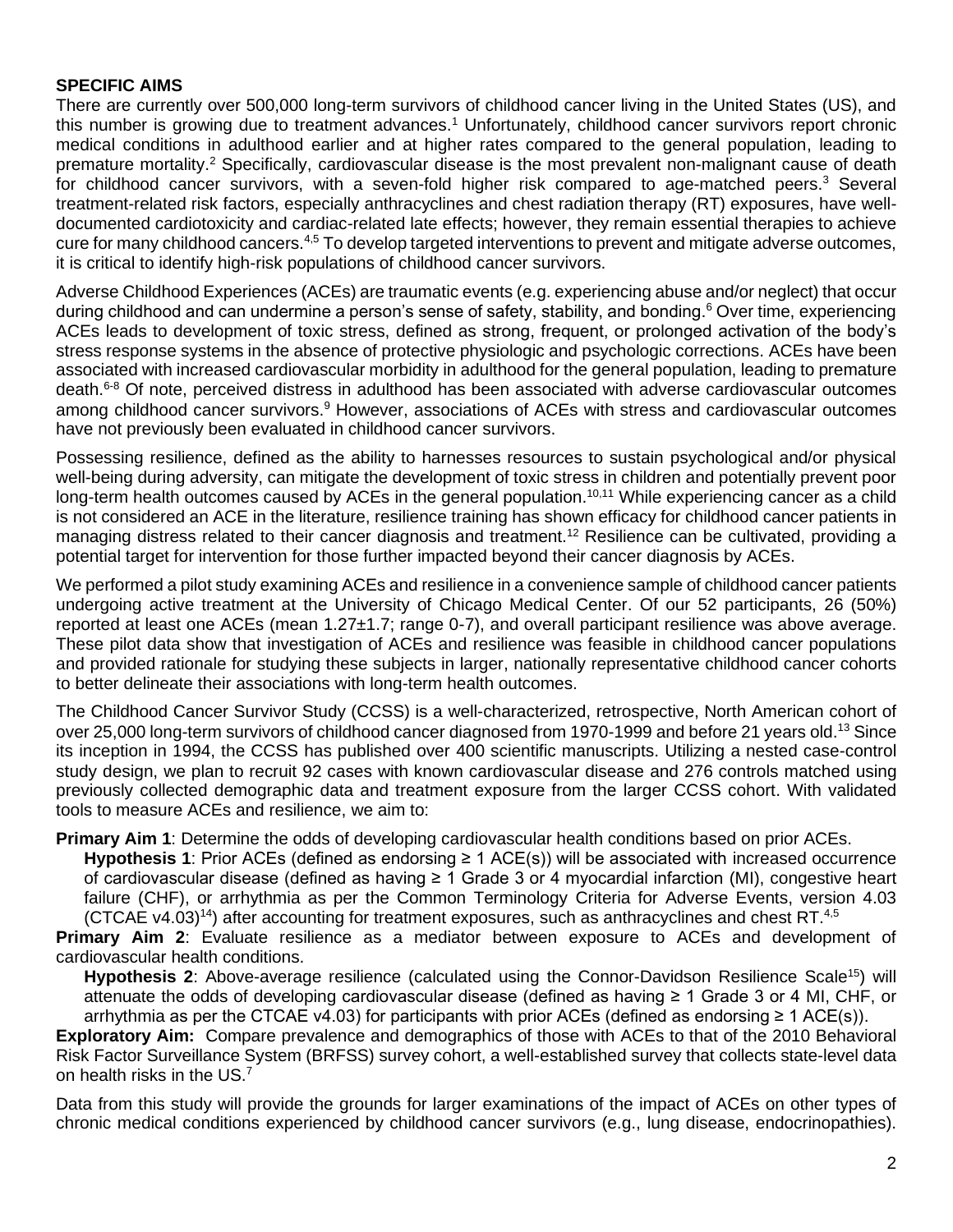Also, this study will provide data to support the development of targeted interventions strategies to improve clinical outcomes of this vulnerable population

#### **SIGNIFICANCE**

Due to continued advances in lifesaving treatments, over 85% of childhood cancer patients are now surviving well into adulthood.<sup>1</sup> Unfortunately, a great majority will also experience at least one severe chronic medical condition or late effect from their treatments, such as cardiotoxicity.<sup>2,16,17</sup> These chronic diseases may result in long-term loss of productivity and compromised quality of life as well as premature mortality for childhood cancer survivors.<sup>3</sup> Focused efforts to identify and prevent these outcomes in high-risk survivors are needed to reduce overall mortality in this population.



ACEs are classified into three main categories – abuse, neglect, and household dysfunction – and each category is then further subdivided (Figure 1). ACEs can contribute to long-term negative effects on health, well-being, educational attainment, and stable employment.6,7,18,19 In the general population, they have also been associated with increased development of chronic cardiovascular disease and risk of premature mortality.<sup>6</sup> ACEs have not previously been described in nationally representative populations of childhood cancer survivors, despite their potential overlap with individuals who have experienced ACEs in developing significant cardiovascular morbidities.<sup>3</sup>

Not only can ACEs be deadly, they are also expensive: the economic and social costs to families and society from effects of ACEs, such as chronic disease, disability, and loss of employment, are estimated to total hundreds of billions of dollars each year in the US.<sup>8,20</sup> In 2012, the American Academy of Pediatrics released a policy statement on Early Childhood Adversity and Toxic Stress, which called on healthcare providers to address ACEs as a public health crisis and integrate interventions to prevent ACEs and/or their long-term sequelae into existing clinical models.<sup>21</sup>

Research has long demonstrated that early adversity can be mitigated, or even overcome, through the promotion of resilience.<sup>22,23</sup> Though studies into the exact neurobiological pathways connecting ACEs, resilience, and longterm health outcomes are ongoing,<sup>24</sup> research in the general population using "strength-based" therapeutic interventions (e.g. those that focus on the positive attributes of a person or a group rather than the negative) to cultivate resilience have shown promise in children and adolescents/young adults (AYAs) with ACEs in increasing health-promoting behaviors,<sup>25-27</sup> with the ultimate goal of preventing poor long-term health outcomes influenced by ACEs.<sup>10,11</sup>

The CCSS cohort provides the ideal population to study the impact of ACEs on long-term outcomes in childhood cancer survivors. The CCSS is a multi-institutional cohort established in 1994 to evaluate the outcomes of childhood cancer survivors and currently includes 25,583 survivors located across the US (Figure 2).<sup>13</sup> Based on data from the Surveillance, Epidemiology and End Results (SEER), CCSS participants are "similar in terms of gender, race, and cancer type by time interval since diagnosis to those reported in SEER, indicating that the CCSS is representative of the larger US population of childhood cancer survivors".<sup>28</sup> Furthermore, the CCSS has a well-established infrastructure of statisticians, program coordinators, and

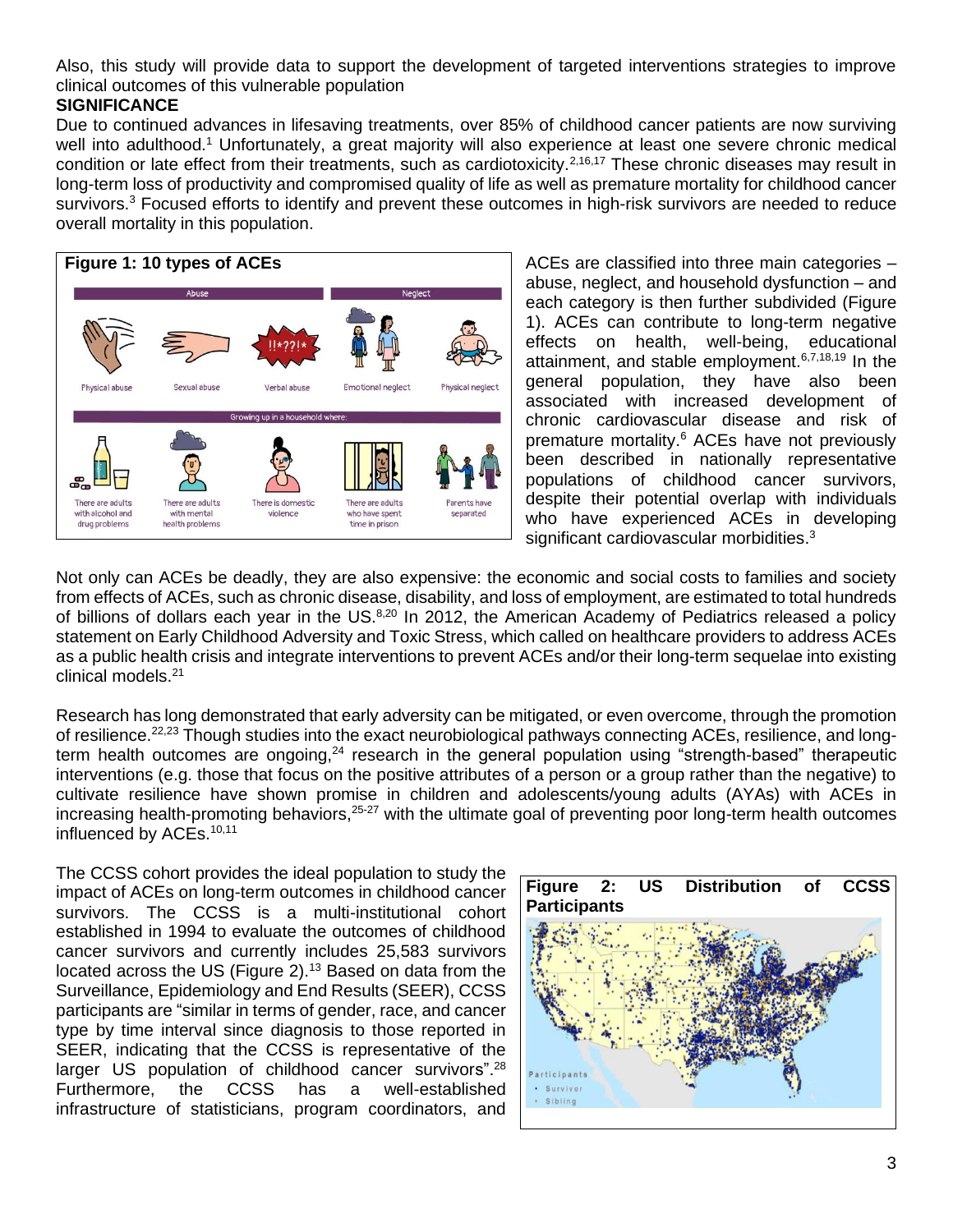oversight committees, ensuring the feasibility of carrying out large data studies.

# **INNOVATION**

This study is innovative because:

- 1. To date, no literature has described the impact of ACEs on the development of chronic health conditions, specifically cardiovascular health conditions, in childhood cancer survivors.
- 2. It will examine the association between ACEs and resilience a potential mitigating factor against longterm unfavorable health outcomes caused by ACEs – which has not previously been explored in childhood cancer survivors.
- 3. It includes participants from the nationally representative and well characterized CCSS cohort, which possesses the infrastructure to ensure that analyses examining ACEs, resilience, and long-term health outcomes can be undertaken successfully.

Ultimately, data from this study will provide the basis for a more extensive investigation of associations between ACEs and other chronic health conditions commonly experienced by adult survivors of childhood cancer, such as chronic pulmonary disease and endocrinopathies. This would lead to the development of interventions tailored to childhood cancer survivors who have experienced ACEs, thereby potentially reducing additional morbidity and premature mortality for this high-risk population.

## **APPROACH**

**Study Overview:** We have developed this nested case-control study, "Adverse Childhood Experiences (ACEs), Resilience, and Cardiovascular Outcomes in Adult Survivors of Childhood Cancer," which will include 92 cases with chronic cardiovascular disease and 276 controls matched on sex, race, age at diagnosis, treatment era, and anthracyclines and chest RT exposure from the nationally-representative CCSS cohort. We hypothesize that ACEs (*Exposure*) will be independently associated with increased occurrence of chronic cardiovascular disease (*Primary Outcome*), even after accounting for high-risk treatment exposures, and that resilience will mitigate this association. We will survey approximately 800 survivors in the CCSS cohort, with the goal of approximately 50% completion to reach our target accrual of 92 cases and 276 controls. In order to reduce the "noise" from treatment effects, we will oversample among survivors who did not receive anthracycline exposure  $\geq$ 250 mg/m2 or chest radiation (including cardiac exposure)  $\geq$ 15 Gray (Gy) to obtain about 50% cases and controls without these exposures.

**Preliminary Studies:** We developed a pilot study in collaboration with Chapin Hall, a child welfare research institute affiliated with the University of Chicago, to examine the relationship between ACEs, resilience, chronic medical conditions, mental health issues, and substance misuse in a diverse cohort of childhood cancer patients undergoing active treatment at the University of Chicago Medical Center. We also assessed the feasibility and acceptability of assessing ACEs and resilience in this patient population, given the sensitive nature of the subject matter.

Patients <25 years old actively receiving cancer treatments at the University of Chicago were approached. Participants <17 years old completed the study with a parent/caregiver. Demographic, health, and behavioral variables were collected through self-report questionnaires, which included endorsement/denial of chronic medical conditions, mental illness, and substance use. Age-stratified ACEs questionnaires, provided by the Department of Health Care Services (DHCS)/Office of the California Surgeon General (CA-OSG) and adapted from the measurement tool used by Felitti et al., were used.<sup>6,29</sup> Positive endorsements were summed to create the final ACE score. Resilience was assessed using age-stratified measures from the Resilience Research Centre,<sup>30</sup> categorizing resilience based on a summed score as "Low" ( $\leq$ 62), "Moderate" (63-70), "High" (71-76), and "Exceptional" (≥77). All participants also completed feasibility/acceptability questionnaires. All questionnaires were completed electronically during previously scheduled clinic visits for treatment or follow up. Descriptive statistics characterized demographic, health, and behavioral variables as well as study feasibility/acceptability. Two-sample *t*-tests and chi-squared tests evaluated differences in demographics, health behaviors, health outcomes, and resilience based on ACEs exposure.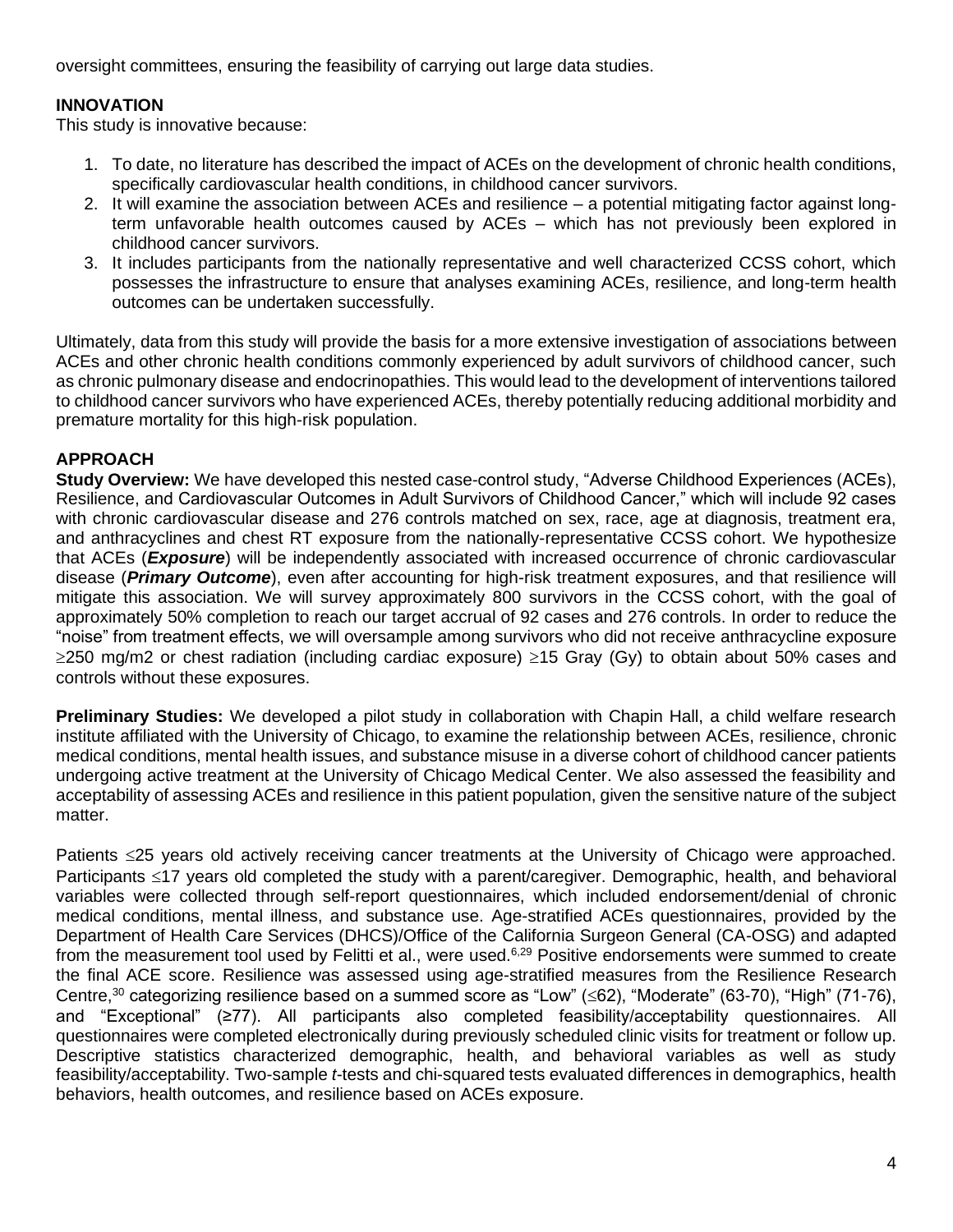Fifty-two participants were recruited (51.9% female, 48.1% white, and mean age 13.8±7.2 years old). Twentysix participants (50%) reported prior ACEs (mean 1.27±1.7; range 0-7). The most common ACEs endorsed were emotional abuse (*n* = 12) and caregiver separation/divorce (*n* = 11). Compared to participants without ACEs, those with ACEs were older,  $t$ (46.77)=-2.07,  $p$ =0.04) and had a higher likelihood of mental health issues ( $X^2(1, 1)$ N=52)=4.59,  $p=0.03$ ) and substance misuse,  $X^2(1, N=52)=5.2$ ,  $p=0.02$ . Participants with ACEs had lower resilience scores compared to those without ACEs,  $X^2(3, N=52)=9.39$ ,  $p=0.02$ . Regarding study feasibility/acceptability, participants rated their overall study experience favorably; they reported comfort when answering sensitive questions and felt they had enough privacy to do so.

This preliminary study was significant in that half of this cohort endorsed ACEs, similar to larger local and national general population cohorts.<sup>6,7</sup> Given the sensitive subject matter, it was also reassuring that our patients and their families undergoing childhood cancer treatment were accepting of the study and reported favorable study experiences. Of note, the University of Chicago serves one of the most demographically and socioeconomically diverse childhood cancer populations in the US, and these results provided the groundwork and rationale for investigating ACEs and resilience in larger, nationally representative cohorts of childhood cancer patients and survivors in order to better delineate associations with long-term health outcomes.

**Methods:** For this nested case-control study, we plan to recruit and match three controls for every case using the following criteria:

- 1) Cases must have reported Grade 3 or 4 MI, CHF, and/or arrhythmia cardiovascular outcome(s), as per the CTCAE v4.03 that occurred after age 18.
- 2) Controls must be free of any Grade 3 or 4 cardiovascular outcome, as per the CTCAE v4.03, at the time post-diagnosis that the case developed their condition after age 18.
- 3) Additional matching criteria will include sex, race (white versus non-white), age at diagnosis, treatment era, anthracycline exposure  $\geq 250$  mg/m2, and chest radiation (including cardiac exposure)  $\geq 15$  Gray (Gy).<sup>4,5</sup> Given the potential confounding effect of treatment exposures, we will recruit both cases and controls with and without these exposures, oversampling those without exposures to make up approximately half the sample

ACEs will be assessed via the original measurement tool used by Felitti et al (see Appendix 1).<sup>6</sup> This tool has been used in over cited in over 134 scientific studies and validated for use in large local and national population cohorts in the US.<sup>31-34</sup> Lastly, ACE factors were tested for measurement invariance using multiple group factor analysis. It uses a simple scoring system that attributes one point for each "yes" answer. There are 10 questions in total that each cover a different subcategory of childhood abuse, neglect, and/or household dysfunction and refer to experiences that occurred prior to the age of 18. Scores are summed at the end to form an ACE score, with higher scores indicating increased exposure to childhood trauma. Ford et al. used exploratory factor analysis (EFA) and then confirmatory factor analysis (CFA) with ACEs data from the 2010 BRFSS to validate the ACE measurement tool and its scoring algorithm.<sup>34</sup>

Resilience will be assessed using the Connor-Davidson Resilience Scale 10 item version (CD-RISC-10), which has previously been used and validated in studies of childhood cancer survivors (see Appendix 2).<sup>15</sup> Each item in the scale is scored from 0-4, and there are 10 items. Scoring is based on summing the total of all items; therefore scores can range from 0 to 50, with higher scores reflecting greater resilience. For the US general population, the median score is 41; therefore, we will define "above-average resilience" as having a score >41.

**Eligibility Requirements:** Participants will be adult survivors of childhood cancer greater than 18 years old currently enrolled in the CCSS. Of the 25,583 participants enrolled in the CCSS study, *n* = 21,192 are still living. After removing hard refusals (as of August 2020), there are *n* = 19,054 eligible for recruitment. 839 of these have previously reported Grade 3 or 4 MI, CHF, and/or arrhythmia cardiovascular outcome(s) and will be approached as potential cases for this study. The 17,340 participants without a history of a Grade 3 or 4 cardiovascular outcome could be approached as potential controls. Additional matching criteria will be considered in assigning controls to cases, including participant demographic and cancer diagnosis/treatment data as noted above. Table 1 shows characteristics of current enrolled participants in the CCSS.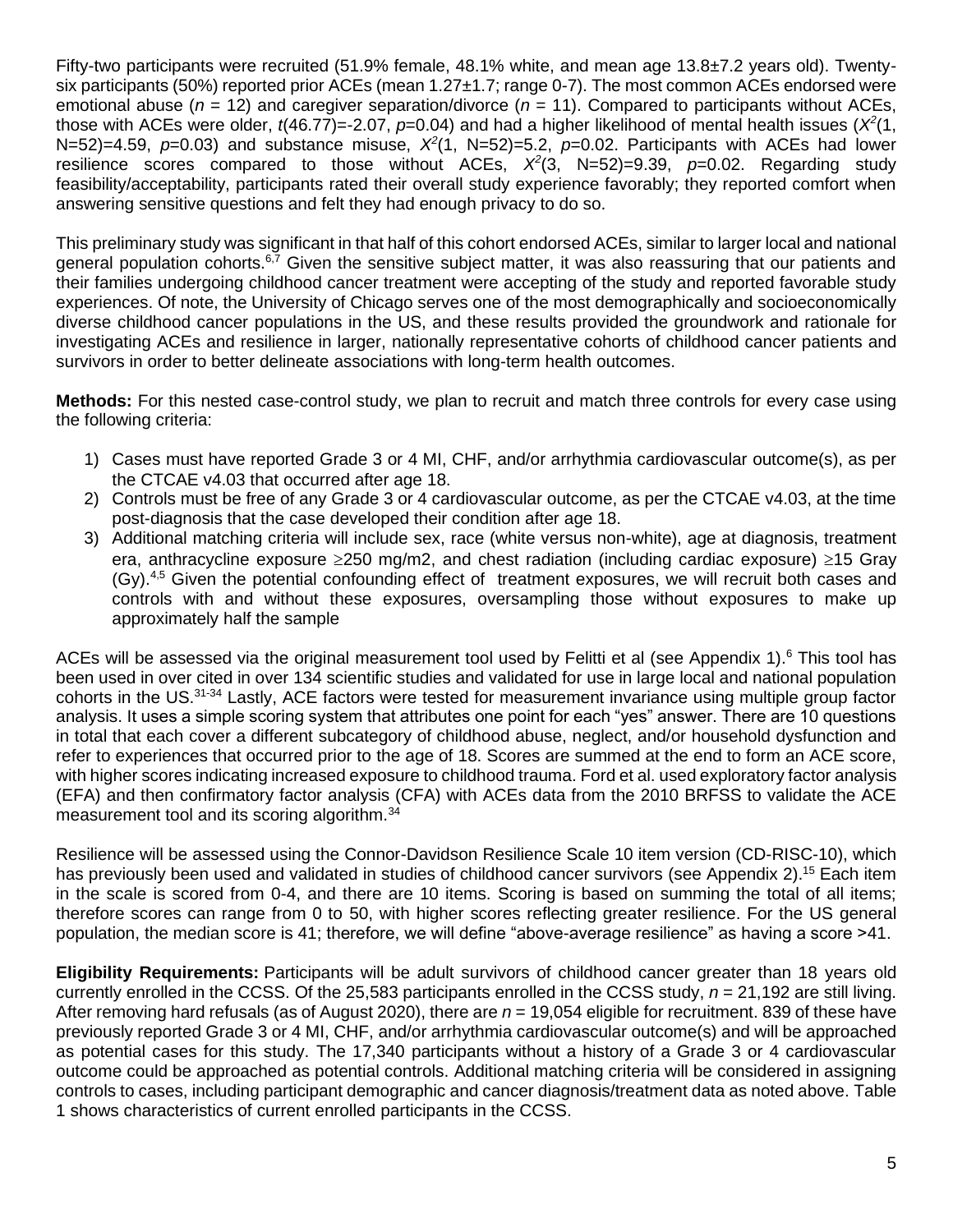| Table 1: Characteristics of Enrolled CCSS Participants ( $N = 25,583$ ) |                    |      |  |  |
|-------------------------------------------------------------------------|--------------------|------|--|--|
| <b>Characteristic</b>                                                   | n                  | ℅    |  |  |
| Current age in years (median; range)                                    | $31.5; 5.6 - 65.9$ |      |  |  |
| Years since diagnosis (median; range)                                   | 23.0; 5.0-46.7     |      |  |  |
| Sex (Female)                                                            | 11,905             | 46.5 |  |  |
| Race                                                                    |                    |      |  |  |
| White                                                                   | 21,637             | 83.8 |  |  |
| <b>Black</b>                                                            | 1,685              | 6.7  |  |  |
| Other                                                                   | 2,261              | 9.5  |  |  |
| Ethnicity                                                               |                    |      |  |  |
| Hispanic                                                                | 2,028              | 8.7  |  |  |
| <b>Primary Cancer Diagnosis</b>                                         |                    |      |  |  |
| Leukemia                                                                | 9,958              | 38.9 |  |  |
| Lymphoma                                                                | 3,104              | 12.1 |  |  |
| <b>CNS</b> tumors                                                       | 4,467              | 17.5 |  |  |
| Neuroblastoma                                                           | 1,939              | 7.6  |  |  |
| Bone/Soft tissue sarcomas                                               | 3,846              | 15.0 |  |  |
| Kidney tumors                                                           | 2,269              | 8.9  |  |  |
| Grade 3 or 4 cardiovascular outcome                                     | 1,714              | 6.7  |  |  |
| MI                                                                      | 289                | 1.1  |  |  |
| <b>CHF</b>                                                              | 391                | 1.5  |  |  |
| Arrhythmia                                                              | 159                | 0.6  |  |  |

Participants will complete the study through their My LTFU Connect portal (see below). To date, over 11,000 CCSS cancer survivors are actively using this online portal. This will allow our study team to approach potential participants regarding study interest via the platform's text notification capability. The CCSS coordinating center will also recruit eligible participants not yet using the portal, inviting them to activate their My LTFU Connect portal to initiate the study.

**Participant Recruitment:** We will sample eligible CCSS participants based on our matching criteria, assigning three controls for every case. We will plan to oversample cases without histories of high-risk cardiotoxic treatments, such as anthracycline and chest-directed RT. Those identified for study participation will be sent an invitation letter, the study consent, the ACE questionnaire, and Connor-Davidson Resilience scale via My LTFU Connect (see below) by a trained Clinical Research Associate (CRA). If identified participants do not currently have an active My LTFU Connect account, an email will be sent regarding study participation with an invitation to set up the My LTFU Connect portal by the CRA. After four weeks, a second notification will be sent to nonresponders by the CRA. A text message will be sent to potentially eligible cohort members who fail to respond to two invitation letters. By the CRA, which will invite them to participate. We will continue attempting to accrue subjects from the eligibility list until 92 cases and 276 controls have been recruited into the study. The CCSS has a strong track record of longitudinal survey contact of the cohort since the study's inception in 1994. While accrual for prior CCSS studies has averaged approximately 50% using this online platform, in the event we are not reaching our goals, we will contact survivors via telephone with the support of trained interviewers from the CCSS Coordinating Center. This is a successful approach that has been previously utilized by the CCSS to ensure high participation rates. In a recent study regarding the impact of COVID-19 pandemic on childhood cancer survivors and their siblings in the CCSS, which involved similar recruitment methods and survey administration, 4,148 survivors (56.3%) and 571 siblings (60.4%) submitted responses.<sup>35</sup> Therefore, expecting similar participation rates, in order to accrue 92 cases and 276 controls, we expect to contact approximately 200 cases and 600 controls for a total of 800 potential participants. With over 800 potentially eligible cases and over 17,000 potentially eligible controls, we believe we have a sufficient pool of potential participants. Participants that complete the study in full will receive a \$25 gift card.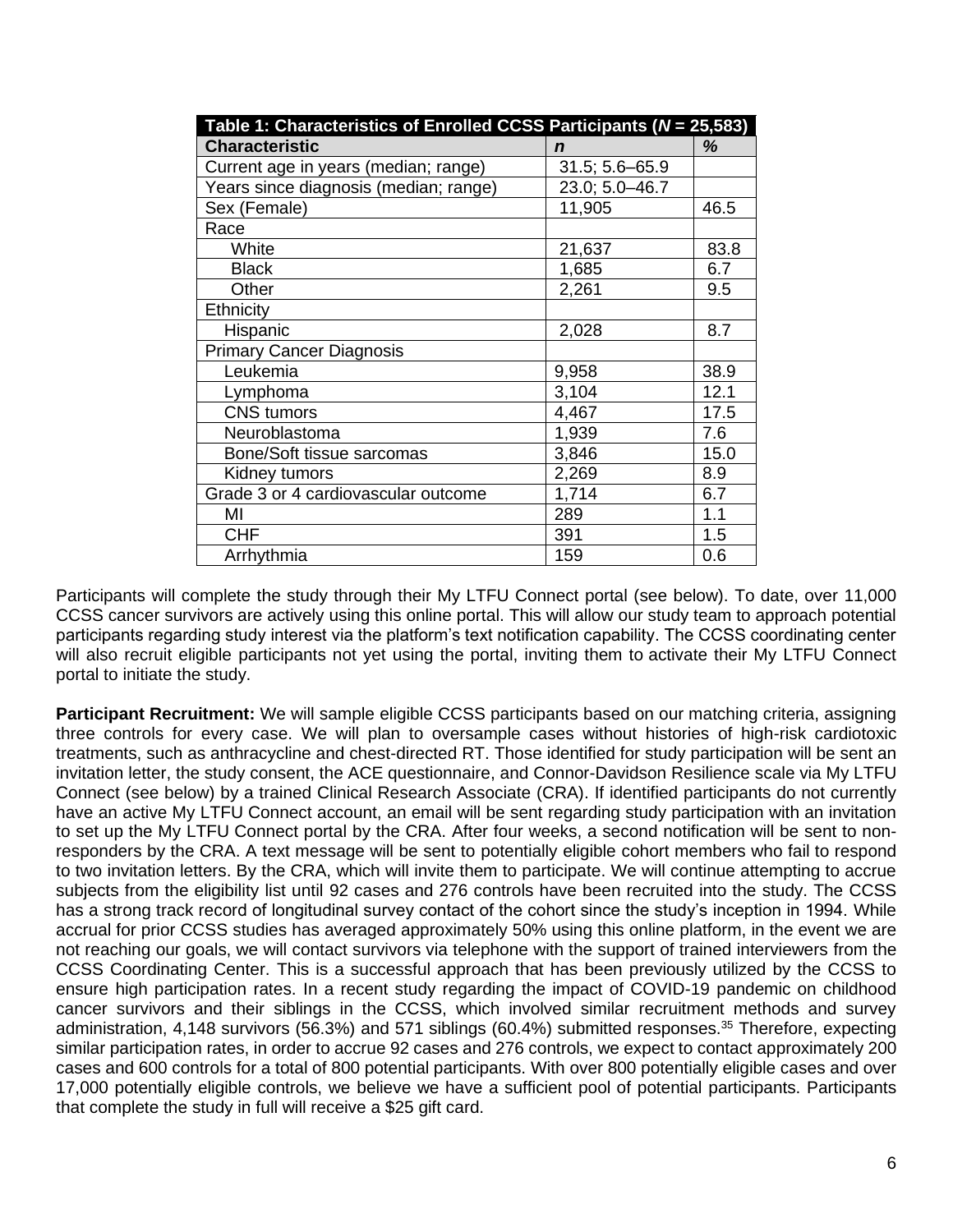**My LTFU Connect**: This online platform was established by the CCSS to facilitate mobile health (mHealth) approaches for intervention-based research. The platform provides: (1) A flexible, mobile, and responsive participant portal to remotely collect self-report and sensor-based data using a participant's smartphone; (2) Scalable and adaptable system architecture to reliably curate large quantities of data and automate study processes; (3) A study coordinator portal, allowing a readily accessible interface and dashboard for a study team, clinicians, and investigators; and, (4) Dynamic infrastructure to allow data analytics, visualizations, and interoperability with external systems and mobile devices. The My LTFU Connect platform was designed using the DatStat Connect application system. The DatStat Connect Data Capture Platform is enterprise software designed to make it easy for researchers and health care providers to get the information they need directly from participants, through participant-facing digital applications that can be used both at point of contact and outside a traditional setting. It is cloud based and accessible anywhere by web browser. DatStat Connect's friendly user interface allows research staff to self-configure versatile custom cloud based systems quicker than sourcing programmers to hard-code from scratch. This also allows for faster re-design as platforms need to change and grow. Users can create systems that include complex participant management, electronic consent (eConsent), electronic data capture (EDC), electronic patient reported outcomes (ePRO), secure messaging and electronic communications, clinical trial and study automations, and sophisticated surveys, assessments, and measures that include logic, scoring, piping, and more. DatStat Connect's systems are securely housed on the Microsoft Azure Cloud Computing Platform. The system is Health Insurance Portability and Accountability Act of 1996 (HIPAA)-compliant and fully validated for 21 CFR Part 11.

The My LTFU Connect participant portal is accessible by computer, tablet, or smartphone and allows use for data entry and task completions, education, and self-management of participants' long-term follow up (LTFU) participation. Alerts and notifications, to-do lists, updated materials, real-time scoring, and automatic delivery of incentives keep participants engaged. The study invitation letter, consent form, ACEs questionnaire, and Connor-Davidson Resilience scale will be distributed electronically to participants via My LTFU Connect. Survey responses would then be matched to participant demographics, cancer diagnosis and treatment variables, and other health history and behavior data previously collected by the CCSS. The portal also has the capability to facilitate participants' direct interaction with the study team through secure chat should questions related to the study arise.

In the study coordinator portal, researchers will be able to view population analytics and insights or drill down into participant records to view data, status of assignments, share files, and communicate directly with participants.

This study's research team will work with Chris Vukadinovich, Director of Databases and Systems, specifically the My LTFU Connect platform, at St. Jude Children's Research Hospital. We will determine technical requirements to develop and maintain a unique series of modules for this study and incorporate them into the larger My LTFU Connect platform. Mr. Vukadinovich will also assist with data cleaning and freezing.

**Statistical Plan:** Based on previous data from the 2010 BRFSS – the US's premier health-related telephone survey that collect data on citizens' health-related risk behaviors, chronic health conditions, and use of preventive services – of 53,998 respondents from 14 states, approximately 40.6% of participants had zero ACEs, 44.1% had one to three ACEs, and 15.3% had four or more prior to their 18th birthday.<sup>8</sup> These frequencies are similar to the original ACEs study by Felitti et al published in the late 1990s.<sup>6</sup> If we assume the prevalence of one or more ACE among controls in our sample is slightly lower at 50%, in order to detect a minimum odds ratio of 2, using a two-sided hypothesis test with a significance level of 0.05, we will plan to recruit 92 cases and 276 controls from the larger CCSS cohort.

Descriptive statistics will be used to characterize the study population for all variables of interest, including demographic, clinical, and health behavior variables. The survey tools for ACEs and resilience will be scored, after which the prevalence of ACEs for our study population will be compared with data from the BRFSS using chi-square tests. Demographic data for our population with ACEs will be compared to data from the BRFSS using logistic regression, controlling for age, race/ethnicity, and sex. The prevalence of at least one ACE will be compared between cases and controls in our sample using logistic regression analysis, adjusting for the potential confounding effects, though we expect that by matching we will eliminate most confounding factors. We will also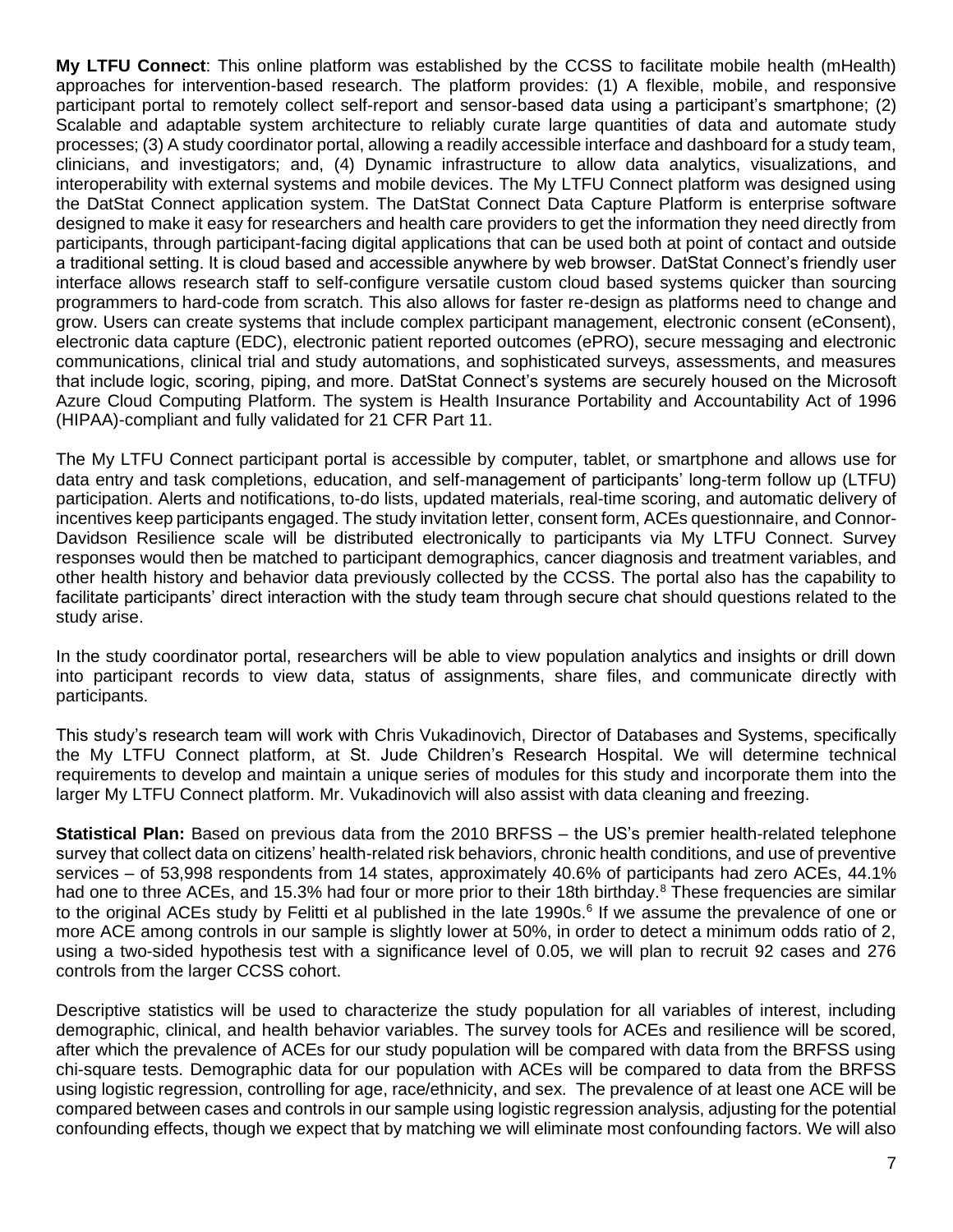examine the associations of the numeric ACE score with case status. The same process will then be repeated, substituting resilience scores for ACEs. Regression analyses will also be utilized to evaluate both ACEs and resilience in the same model, checking for possible correlation and interaction relationships between ACEs, resilience, and cardiovascular outcomes in our sample. We will also examine associations within stratum defined by exposures to treatments that are high risk for cardiovascular conditions.

This study's research team will work closely with the senior CCSS Statistician during all preliminary and final data analysis.

**Limitations and Potential Problems, Pitfalls and Solutions:** We chose a case-control study design in order to explicitly investigate if our exposure (ACEs) is associated with our primary outcome (development of cardiovascular morbidity). Study participation requires access of the mHealth platform through the use of an electronic device, such as smartphone or tablet with texting capability. It is possible that some eligible participants may not be able to participate in the study because of this. However, over 90% of individuals in our target age group use a smartphone with text-messaging capabilities.<sup>36</sup> Third, there is the possibility of retrospective underreporting of ACEs that could potentially bias our results. This is a common concern in research that encompasses sensitive subject matter, such as the abuse and neglect of children. Indeed, prior studies have shown even in well-documented cases of serious childhood abuse or neglect, retrospective reports are likely to provide underestimates of their incidence.<sup>37,38</sup> However, certain survey methodology choices, such as the utilization of anonymous surveys and the creation of perceived confidential environments to disclose ACEs, both of which our study will apply through use of an mHealth portal, have been shown to improve accuracy of reports.<sup>32,39</sup> Furthermore, in several studies looking at potential underreporting of ACEs due to recall bias, it was found to be not sufficient enough to invalidate study findings, as ACEs are major adversities of an easily defined nature.37,38 Lastly, regarding generalizability of this study, based upon SEER data, the CCSS is highly representative of the US population of childhood cancer survivors with respect to cancer type, age, as well as race and ethnicity.<sup>1,13</sup>

#### **IMPACT**

Understanding the relationship between ACEs and resilience could impact how clinicians approach not only their patients' cancer treatments but also their supportive and psychosocial care in order to improve long-term patient outcomes. Finding associations between cardiovascular morbidity and ACEs in childhood cancer survivors would highlight the need for early intervention to mitigate the potential lasting, negative effects of ACEs on health and well-being. Given the relationship between ACEs and development of toxic stress, 6-8,11 future research could examine childhood cancer survivors' biologic response to distress through the use of epigenetic data currently being collected from CCSS participants.<sup>13</sup> Furthermore, finding a mitigating effect in resilience could provide a target for intervention. Programming to cultivate resilience could be tailored to childhood cancer patients and survivors who have experienced ACEs in order to address and/or alleviate toxic stress, lessen the burden of ACE and cancer treatment exposures, and ultimately decreasing the development of chronic morbidity as well as the risk of premature mortality in this population. An example of such tailored programming is Promoting Resilience in Stress Management (PRISM), which uses cognitive-behavioral therapy (CBT) principles paired with skills-based training sessions to develop resilience in participants.<sup>12</sup> It was previously shown to be effective in increasing resilience in active therapy AYA cancer patients who reported experiencing "traumatic events" prior to their cancer diagnosis,<sup>40</sup> and its principles could be adapted to fit the needs of childhood cancer survivors who previously experienced ACEs. Cancer patients are well placed not only for identification of ACEs but also to receive related interventions due to frequent, necessary interactions with the healthcare system and its supportive services during treatment and afterwards as survivors. An integrated care model that provides cancer treatment, follow up care, as well as interventions to address ACEs would satisfy not only Center for Disease Control and Prevention (CDC) recommendations for how to support those with ACE exposures but also Institute of Medicine (IOM) and American Cancer Society (ACS) recommendations for comprehensive care of childhood and AYA cancer patients/survivors and their families. <sup>41,42</sup> Lastly, this research aligns with the National Cancer Institute (NCI) Division of Cancer Control and Population Sciences (DCCPS) interest in research that addresses factors that contribute to disparities in health outcomes among childhood cancer survivors [\(https://grants.nih.gov/grants/guide/notice-files/NOT-CA-22-029.html\)](https://grants.nih.gov/grants/guide/notice-files/NOT-CA-22-029.html).

#### **TIMELINE**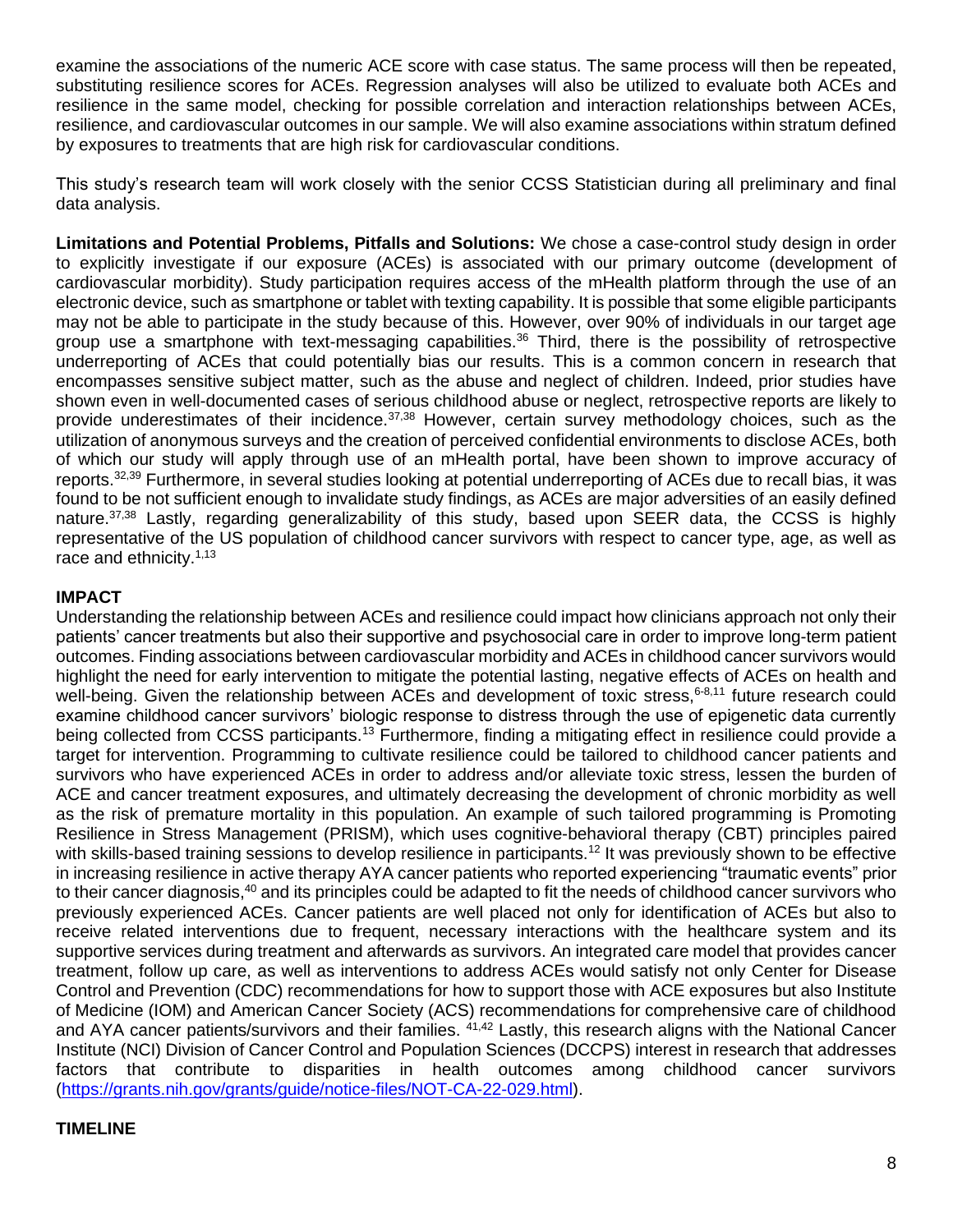|                                                                                                                                                                                                         | 06/2022 - 07/2022                                                                                   | 08/2022 - 11/2022                                                                                      | 12/2022              | 01/2023 - 03/2023 |  |  |  |
|---------------------------------------------------------------------------------------------------------------------------------------------------------------------------------------------------------|-----------------------------------------------------------------------------------------------------|--------------------------------------------------------------------------------------------------------|----------------------|-------------------|--|--|--|
|                                                                                                                                                                                                         | IRB submission, preparation of electronic                                                           | Patient recruitment                                                                                    | Data preparation and | Data analysis and |  |  |  |
|                                                                                                                                                                                                         | study materials for participant completion                                                          | and data collection                                                                                    | cleaning             | presentation      |  |  |  |
|                                                                                                                                                                                                         | <b>LITERATURE CITED</b>                                                                             |                                                                                                        |                      |                   |  |  |  |
|                                                                                                                                                                                                         | Howlader N, Noone AM, Krapcho M, et al. SEER Cancer Statistics Review, based on November 2018<br>1. |                                                                                                        |                      |                   |  |  |  |
|                                                                                                                                                                                                         | SEER data submission, posted to the SEER web site, April 2019. National Cancer Institute.           |                                                                                                        |                      |                   |  |  |  |
|                                                                                                                                                                                                         | https://seer.cancer.gov/csr/1975_2016/. Published 2019. Accessed May 10, 2019.                      |                                                                                                        |                      |                   |  |  |  |
| 2.                                                                                                                                                                                                      |                                                                                                     | Diller L, Chow EJ, Gurney JG, et al. Chronic disease in the Childhood Cancer Survivor Study cohort: a  |                      |                   |  |  |  |
|                                                                                                                                                                                                         | review of published findings. J Clin Oncol. 2009;27(14):2339-2355.                                  |                                                                                                        |                      |                   |  |  |  |
| 3.                                                                                                                                                                                                      |                                                                                                     | Mertens AC, Liu Q, Neglia JP, et al. Cause-specific late mortality among 5-year survivors of childhood |                      |                   |  |  |  |
| cancer: the Childhood Cancer Survivor Study. J Natl Cancer Inst. 2008;100(19):1368-1379.<br>Armstrong GT, Ross JD. Late Cardiotoxicity in Aging Adult Survivors of Childhood Cancer. Prog Pediatr       |                                                                                                     |                                                                                                        |                      |                   |  |  |  |
| 4.                                                                                                                                                                                                      |                                                                                                     |                                                                                                        |                      |                   |  |  |  |
|                                                                                                                                                                                                         | Cardiol. 2014;36(1-2):19-26.                                                                        |                                                                                                        |                      |                   |  |  |  |
| 5.<br>Mulrooney DA, Yeazel MW, Kawashima T, et al. Cardiac outcomes in a cohort of adult survivors of<br>childhood and adolescent cancer: retrospective analysis of the Childhood Cancer Survivor Study |                                                                                                     |                                                                                                        |                      |                   |  |  |  |
|                                                                                                                                                                                                         | cohort. Bmj. 2009;339:b4606.                                                                        |                                                                                                        |                      |                   |  |  |  |
| 6.                                                                                                                                                                                                      | Felitti VJ, Anda RF, Nordenberg D, et al. Relationship of Childhood Abuse and Household Dysfunction |                                                                                                        |                      |                   |  |  |  |
|                                                                                                                                                                                                         | to Many of the Leading Causes of Death in Adults: The Adverse Childhood Experiences (ACE) Study.    |                                                                                                        |                      |                   |  |  |  |
|                                                                                                                                                                                                         | American Journal of Preventive Medicine. 1998;14(4):245-258.                                        |                                                                                                        |                      |                   |  |  |  |
| 7.                                                                                                                                                                                                      | Merrick MT, Ford DC, Ports KA, Guinn AS. Prevalence of Adverse Childhood Experiences From the       |                                                                                                        |                      |                   |  |  |  |
|                                                                                                                                                                                                         | 2011-2014 Behavioral Risk Factor Surveillance System in 23 States. JAMA Pediatrics.                 |                                                                                                        |                      |                   |  |  |  |
|                                                                                                                                                                                                         | 2018;172(11):1038-1044.                                                                             |                                                                                                        |                      |                   |  |  |  |

- 8. Waehrer GM, Miller TR, Silverio Marques SC, Oh DL, Burke Harris N. Disease burden of adverse childhood experiences across 14 states. *PLoS One.* 2020;15(1):e0226134.
- 9. Lubas MM, Wang M, Jefferies JL, et al. The Contribution of Stress and Distress to Cardiovascular Health in Adult Survivors of Childhood Cancer. *Cancer Epidemiol Biomarkers Prev.* 2021;30(2):286- 294.
- 10. Poole JC, Dobson KS, Pusch D. Childhood adversity and adult depression: The protective role of psychological resilience. *Child Abuse & Neglect.* 2017;64:89-100.
- 11. Shonkoff JP, Garner AS, Siegel BS, et al. The Lifelong Effects of Early Childhood Adversity and Toxic Stress. *Pediatrics.* 2012;129(1):e232-e246.
- 12. Rosenberg AR, Bradford MC, McCauley E, et al. Promoting resilience in adolescents and young adults with cancer: Results from the PRISM randomized controlled trial. *Cancer.* 2018;124(19):3909-3917.
- 13. Robison LL, Armstrong GT, Boice JD, et al. The Childhood Cancer Survivor Study: A National Cancer Institute–Supported Resource for Outcome and Intervention Research. *Journal of Clinical Oncology.*  2009;27(14):2308-2318.
- 14. Common Terminology Criteria for Adverse Events (CTCAE), Version 4.03. National Institutes of Health National Cancer Institute. US Department of Health and Human Services. [https://ctep.cancer.gov/protocoldevelopment/electronic\\_applications/docs/CTCAE\\_4.03.xlsx.](https://ctep.cancer.gov/protocoldevelopment/electronic_applications/docs/CTCAE_4.03.xlsx)
- 15. Connor KM, Davidson JR. Development of a new resilience scale: the Connor-Davidson Resilience Scale (CD-RISC). *Depress Anxiety.* 2003;18(2):76-82.
- 16. Oeffinger KC, Mertens AC, Hudson MM, et al. Health care of young adult survivors of childhood cancer: A report from the Childhood Cancer Survivor Study. *Annals of Family Medicine.* 2004;2(1):61-70.
- 17. Hudson MM, Mertens AC, Yasui Y, et al. Health status of adult long-term survivors of childhood cancer: a report from the Childhood Cancer Survivor Study. *Journal of the American Medical Association.*  2003;290(12):1583-1592.
- 18. Ghanem N. The effect of violence in childhood on school success factors in US children. *Child Abuse Negl.* 2021;120:105217.
- 19. Liu Y, Croft JB, Chapman DP, et al. Relationship between adverse childhood experiences and unemployment among adults from five U.S. states. *Soc Psychiatry Psychiatr Epidemiol.*  2013;48(3):357-369.
- 20. Bellis MA, Hughes K, Ford K, Ramos Rodriguez G, Sethi D, Passmore J. Life course health consequences and associated annual costs of adverse childhood experiences across Europe and North America: a systematic review and meta-analysis. *Lancet Public Health.* 2019;4(10):e517-e528.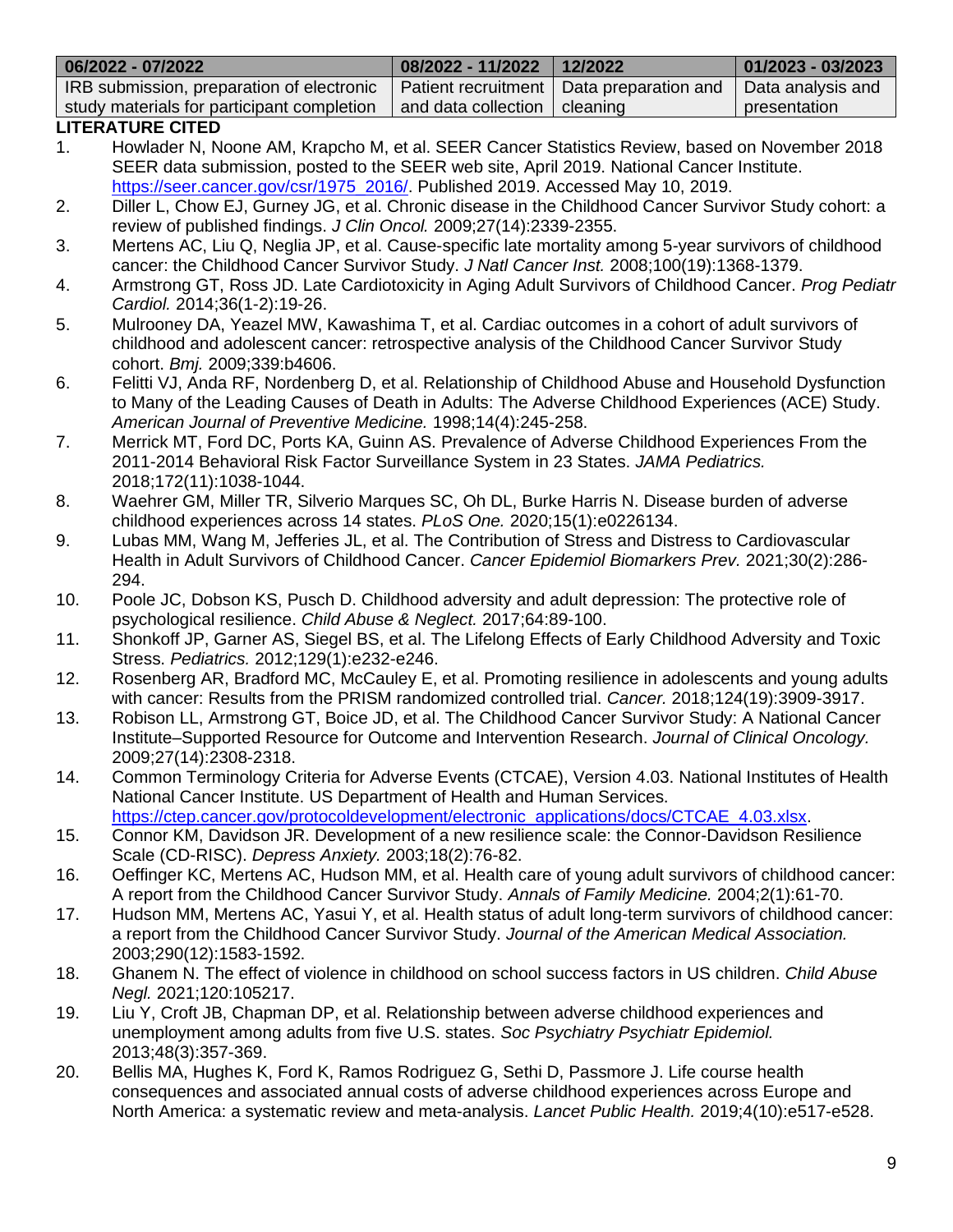- 21. Garner AS, Shonkoff JP. Early childhood adversity, toxic stress, and the role of the pediatrician: translating developmental science into lifelong health. *Pediatrics.* 2012;129(1):e224-231.
- 22. Rutter M. Psychosocial Resilience and Protective Mechanisms. *American Journal of Orthopsychiatry.*  1987;57(3):316-331.
- 23. Masten AS. Ordinary magic. Resilience processes in development. *Am Psychol.* 2001;56(3):227-238.
- 24. McLaughlin KA, DeCross SN, Jovanovic T, Tottenham N. Mechanisms linking childhood adversity with psychopathology: Learning as an intervention target. *Behav Res Ther.* 2019;118:101-109.
- 25. Chandler GE, Roberts SJ, Chiodo L. Resilience Intervention for Young Adults With Adverse Childhood Experiences. *J Am Psychiatr Nurses Assoc.* 2015;21(6):406-416.
- 26. Chandler GE, Kalmakis KA, Chiodo L, Helling J. The Efficacy of a Resilience Intervention Among Diverse, At-Risk, College Athletes: A Mixed-Methods Study. *J Am Psychiatr Nurses Assoc.*  2020;26(3):269-281.
- 27. Giovanelli A, Mondi CF, Reynolds AJ, Ou SR. Adverse childhood experiences: Mechanisms of risk and resilience in a longitudinal urban cohort. *Dev Psychopathol.* 2020;32(4):1418-1439.
- 28. Phillips SM, Padgett LS, Leisenring WM, et al. Survivors of childhood cancer in the United States: prevalence and burden of morbidity. *Cancer Epidemiol Biomarkers Prev.* 2015;24(4):653-663.
- 29. ACEs Aware. [https://www.acesaware.org/screen/screening-tools/.](https://www.acesaware.org/screen/screening-tools/) Accessed November 11, 2019.
- 30. Resilience Research Centre. [https://cyrm.resilienceresearch.org.](https://cyrm.resilienceresearch.org/) Accessed July 15, 2020.
- 31. Zarse EM, Neff MR, Yoder R, Hulvershorn L, Chambers JE, Chambers RA. The adverse childhood experiences questionnaire: Two decades of research on childhood trauma as a primary cause of adult mental illness, addiction, and medical diseases. *Cogent Medicine.* 2019;6(1):1581447.
- 32. Bethell CD, Carle A, Hudziak J, et al. Methods to Assess Adverse Childhood Experiences of Children and Families: Toward Approaches to Promote Child Well-being in Policy and Practice. *Acad Pediatr.*  2017;17(7s):S51-s69.
- 33. Murphy A, Steele M, Dube SR, et al. Adverse Childhood Experiences (ACEs) questionnaire and Adult Attachment Interview (AAI): implications for parent child relationships. *Child Abuse Negl.*  2014;38(2):224-233.
- 34. Ford DC, Merrick MT, Parks SE, et al. Examination of the Factorial Structure of Adverse Childhood Experiences and Recommendations for Three Subscale Scores. *Psychol Violence.* 2014;4(4):432-444.
- 35. Krull KR, McDonald A, Goodman P, et al. Impact of COVID-19 pandemic on a large cohort of adult survivors of childhood cancer. *Pediatr Blood Cancer.* 2021;68(11):e29324.
- 36. Center PR. Mobile Fact Sheet. [https://www.pewresearch.org/internet/fact-sheet/mobile/.](https://www.pewresearch.org/internet/fact-sheet/mobile/) Published 7 April 2021. Accessed 15 Dec, 2021.
- 37. Hardt J, Rutter M. Validity of adult retrospective reports of adverse childhood experiences: review of the evidence. *J Child Psychol Psychiatry.* 2004;45(2):260-273.
- 38. Reuben A, Moffitt TE, Caspi A, et al. Lest we forget: comparing retrospective and prospective assessments of adverse childhood experiences in the prediction of adult health. *J Child Psychol Psychiatry.* 2016;57(10):1103-1112.
- 39. Marcus JL, Bernstein KT, Philip S, Klausner JD. Evidence of Underreporting of Adverse Childhood Experiences, San Francisco Municipal STD Clinic, 2007. *Sexually Transmitted Diseases.*  2009;36(7):422-424.
- 40. Scott SR, O'Daffer AG, Bradford MC, et al. Adverse childhood experiences (ACEs) and medically traumatic events (TEs) in adolescents and young adults (AYAs) with cancer: a report from the Promoting Resilience in Stress Management (PRISM) randomized controlled trial. *Support Care Cancer.* 2021;29(7):3773-3781.
- 41. Institute of Medicine Committee on Psychosocial Services to Cancer Patients/Families in a Community S. The National Academies Collection: Reports funded by National Institutes of Health. In: Adler NE, Page AEK, eds. *Cancer Care for the Whole Patient: Meeting Psychosocial Health Needs.* Washington (DC): National Academies Press (US)
- Copyright © 2008, National Academy of Sciences.; 2008.
- 42. Medicine Io, National Academies of Sciences E, Medicine. *Comprehensive Cancer Care for Children and Their Families: Summary of a Joint Workshop by the Institute of Medicine and the American Cancer Society.* Washington, DC: The National Academies Press; 2015.
- 43. Bhatia S, Gibson TM, Ness KK, et al. Childhood cancer survivorship research in minority populations: A position paper from the Childhood Cancer Survivor Study. *Cancer.* 2016;122(15):2426-2439.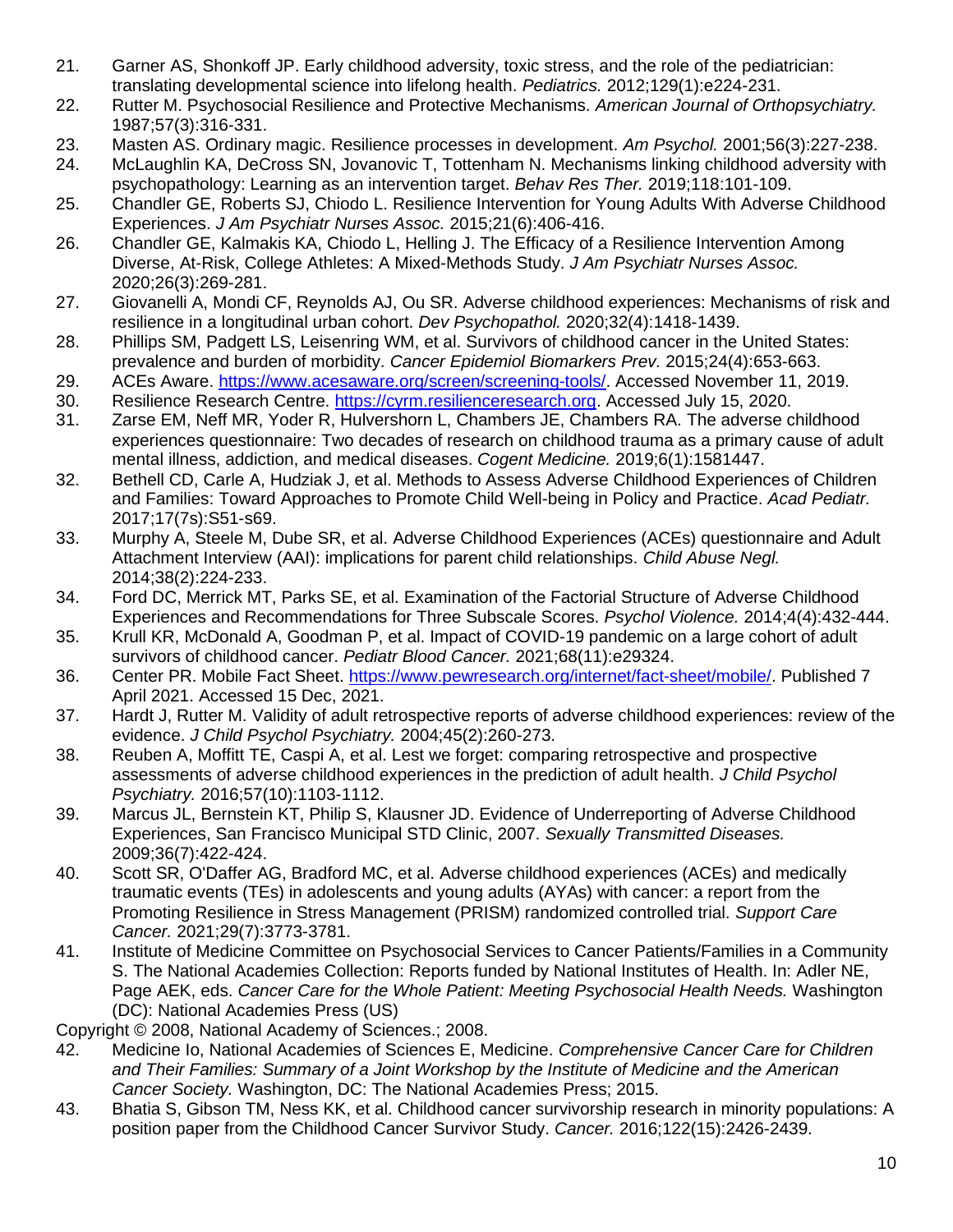# **INFORMATION REGARDING HUMAN SUBJECTS**

**Human Subjects Involvement and Characteristics:** Participants will be male and female adult members of the Childhood Cancer Survivor Study (CCSS) cohort.

The CCSS is a North American, multi-institutional, retrospective cohort of over 25,000 childhood cancer survivors treated at 31 institutions in the United States (US) and Canada [\(https://ccss.stjude.org\)](https://ccss.stjude.org/).<sup>13</sup> The CCSS was founded in 1994 by the National Institutes of Health (NIH) and has been continuously funded since that time (U24 CA055727: Armstrong). To be eligible for the CCSS cohort study, survivors have to be diagnosed before the age of 21 years old, survived at least five years from their initial cancer diagnosis, with diagnosis dates between January 1, 1970 and December 31, 1999. To our knowledge, the CCSS has the largest minority population of any cohort of childhood cancer survivors.<sup>43</sup> The institutional review board (IRB) at each participating center reviewed and approved the CCSS protocol, and all study participants provided informed consent. For participants under the age of 18 years, a parent or proxy provided consent. Upon reaching the age of majority, the participant had to sign their own consent. Thus, all active participants have consented as adults to the CCSS. Once consented, all participants fall under the St. Jude Children's Research Hospital IRB as the IRB of record. A baseline survey was sent to all enrolled participants. Since baseline, there have been four follow-up questionnaires (Follow-Up 2000, Follow-Up 2003, Follow-Up 2005, Follow-Up 2007). Newsletters are sent to all participants every four months with information regarding current open research studies. All eligible participants are included in a search for matching death records in the National Death Index in order to have updated mortality data.

All CCSS and study specific materials will be available in English. All data collected will be used solely for the purpose of the present research study and will be treated with full confidentiality.

**Potential Risks:** Participants of the CCSS research cohort have a personal history of cancer, and therefore are potentially at risk for recurrent or additional cancers or health conditions associated with the participant's individual treatment exposures. The potential risks of participating in the proposed research include loss of confidentiality and distress related to re-opening previous discussions and experiences regarding their personal history of cancer and potential prior Adverse Childhood Experiences (ACEs).

Attempts will be made to minimize these risks at the time of consent. Study staff will be available to discuss these risks with participants through My LFTU Connect at any point during the study. Given the sensitive and potentially distressing nature of questions regarding ACEs, should a participant need to access a primary care physician or a specialist for psychological care, our study team will work with any participant in need of this support.

**Adequacy of Protection Against Risks:** As described above, potential risks include loss of confidentiality and emotional distress. Extensive efforts will be taken to minimize these potential risks and protect participants from these risks.

Psychological Distress: Side effects from aspects of the study might include emotional distress associated with discussion of prior cancer diagnosis and potential prior ACEs. Every effort will be made to support participants regarding potential prior ACEs and should a participant need to access a primary care physician or a specialist for psychological care, our team will facilitate this support.

Confidentiality: The St. Jude and University of Chicago IRBs' and HIPAA regulations concerning confidentiality and information availability will be strictly enforced. A series of security procedures will be undertaken to ensure subject privacy and HIPAA compliance. Several steps will be taken to mitigate the risk of breach of confidentiality. All clinical data will be stored in a locked file or password protected database. All interviews, surveys, and data forms derived from medical records and clinical examinations will be coded with a study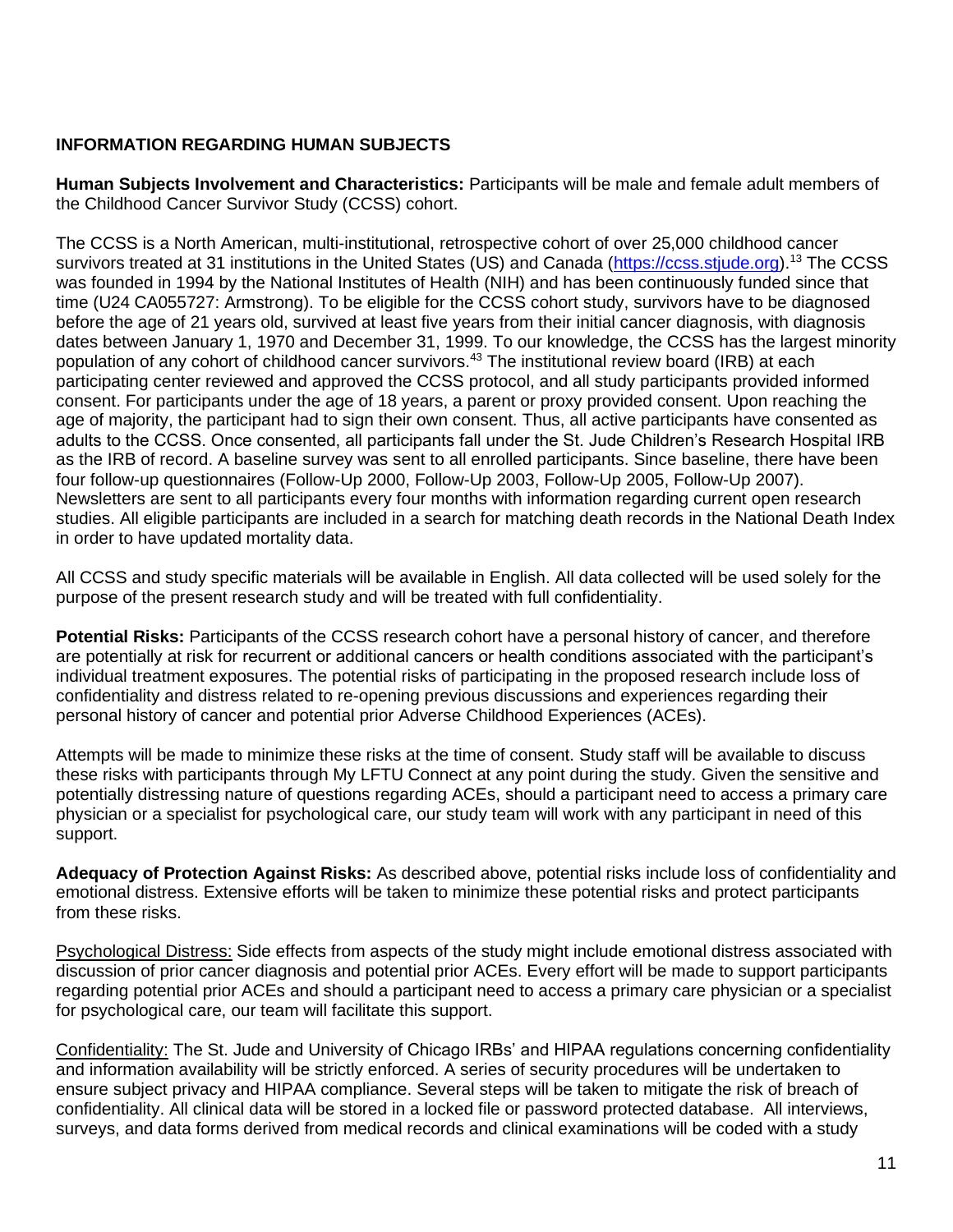number. The code numbers and data forms will be kept in separate locations. Each database will be password protected, with the password known only to the study coordinator, analyst, and the principal investigators. Only the principal investigators will have passwords to both databases.

Extensive efforts will be taken to minimize these potential risks and protect participants from these risks.

**Potential Benefits of the Proposed Research to the Subjects and Others**: Participants that complete this study will be provided a \$25 gift card. They otherwise may or may not experience direct benefits through participation in this study.

**Dissemination of Results:** CCSS participants can learn about study results and updates via summaries written in lay language that are included in quarterly participant newsletters and the participant website. In addition, participants may access personalized updates and resources related to their study participation on My LTFU Connect and pose questions related to the study to staff at any time through this online portal.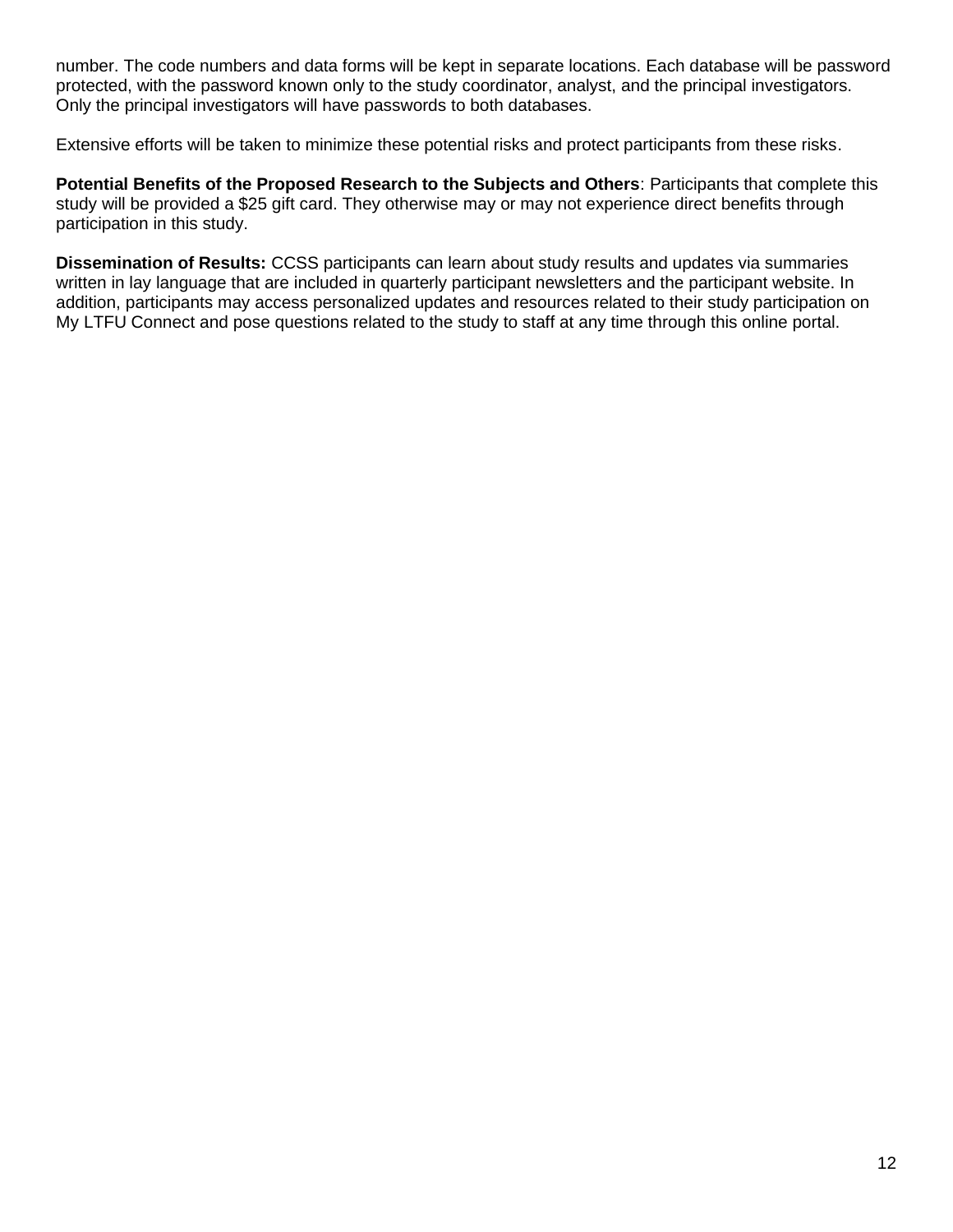# **Appendix 1:** Adverse Childhood Experience (ACE) Questionnaire

*Our relationships and experiences—even those in childhood—can affect our health and well-being. Difficult childhood experiences are very common. Please tell us whether you have had any of the experiences listed below.* 

While you were growing up, during your first 18 years of life:

|    |                                                                                                                                                                                                                           | Yes | No             |
|----|---------------------------------------------------------------------------------------------------------------------------------------------------------------------------------------------------------------------------|-----|----------------|
|    | 1. Did a parent or other adult in the household often or very often:<br>Push, grab, slap, or throw something at you?<br>0R                                                                                                | П   |                |
|    | Hit, beat, kick, or physically hurt you so hard that you had marks or were injured in any<br>$\bullet$<br>way?                                                                                                            |     |                |
|    | 2. Did a parent or other adult in your household:<br>Often or very often swear at you, insult you, or put you down?<br>0R                                                                                                 | П   | П              |
|    | Act in a way that made you afraid that you might be physically hurt?                                                                                                                                                      |     |                |
|    | 3. Did an adult or person at least 5 years older ever:<br>Touch or fondle you in a sexual way?<br>OR                                                                                                                      | П   | $\mathbb{R}^n$ |
|    | Have you touch their body in a sexual way?<br>$\bullet$<br>OR                                                                                                                                                             |     |                |
|    | Attempt oral, anal, or vaginal intercourse with you?<br>٠<br>OR.                                                                                                                                                          |     |                |
|    | Actually have oral, anal, or vaginal intercourse with you?<br>$\bullet$                                                                                                                                                   |     |                |
| 4. | Did you often or very often feel that:<br>You didn't have enough to eat, had to wear dirty clothes, or had no one to protect<br>you?<br><b>OR</b>                                                                         | П   | П              |
|    | Your parents (or other adults in your household) were too drunk or high to take care of<br>you or take you to the doctor if you needed it?                                                                                |     |                |
| 5. | Did you often or very often feel that:<br>No one in your family loved you or thought you were important or special?<br><b>OR</b><br>Your family didn't look out for each other, feel close to each other, or support each | П   | П              |
|    | other?                                                                                                                                                                                                                    |     |                |
|    | 6. Did you live with anyone who:<br>Was a problem drinker or alcoholic?<br><b>OR</b><br>Used street drugs?<br>$\bullet$                                                                                                   | П   | $\Box$         |
|    | <b>OR</b><br>Used prescription drugs inappropriately?                                                                                                                                                                     |     |                |
|    |                                                                                                                                                                                                                           |     |                |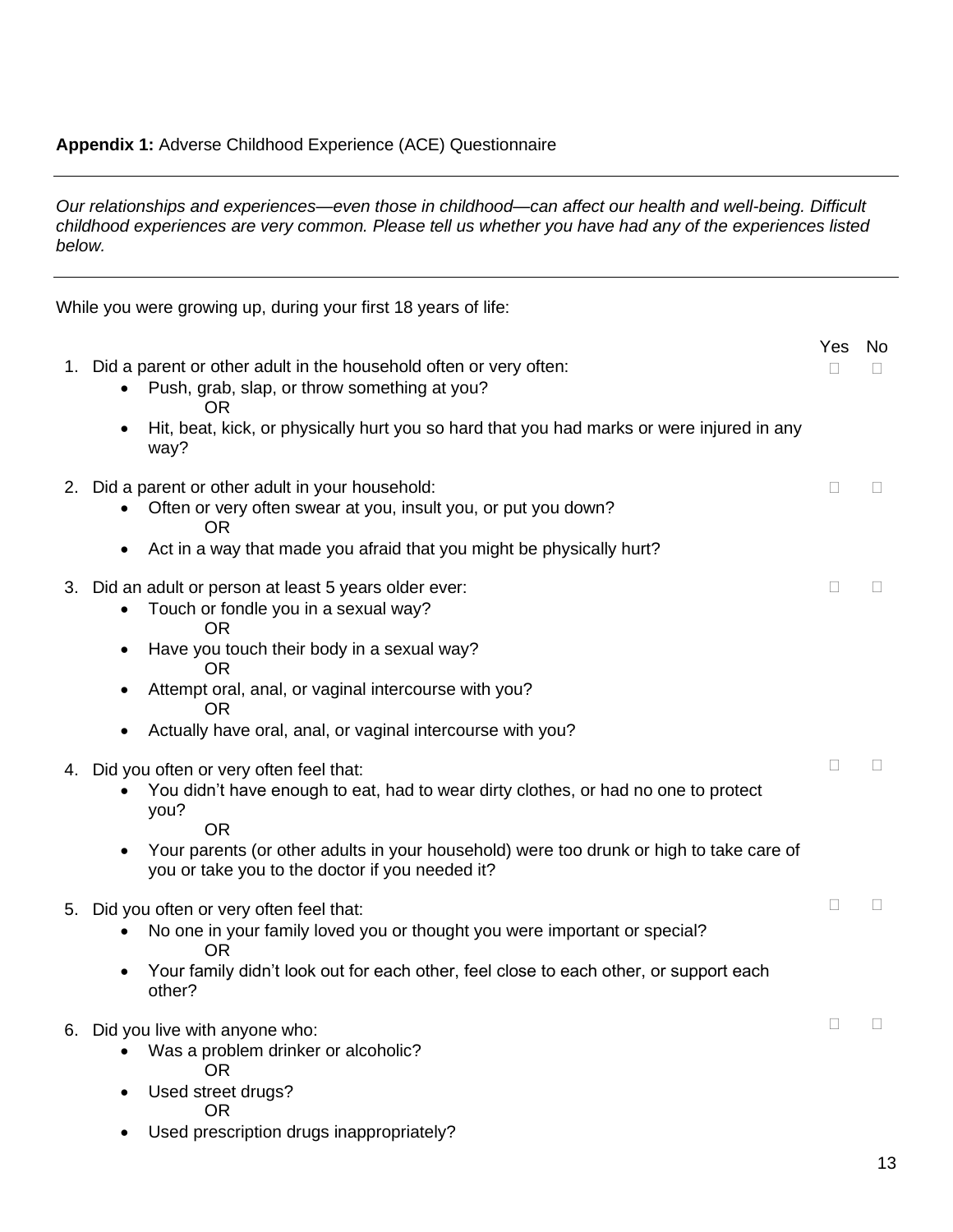|    | 7. Was a household member depressed or mentally ill?<br>OR.<br>Did a household member attempt suicide?                                                                                                                                                                                                                                                                      |  |
|----|-----------------------------------------------------------------------------------------------------------------------------------------------------------------------------------------------------------------------------------------------------------------------------------------------------------------------------------------------------------------------------|--|
| 8. | Did your parents or adults in your home ever:<br>Push, grab, slap, or throw things at each other?<br>$\bullet$<br>OR<br>Kick, bite, hit each other with a fist, or hit each other with something hard?<br>٠<br><b>OR</b><br>Repeatedly hit each other over at least a few minutes?<br>$\bullet$<br>OR<br>Threaten with or hurt each other with a knife or gun?<br>$\bullet$ |  |
|    | 9. Did a household member go to jail or prison?                                                                                                                                                                                                                                                                                                                             |  |
|    | 10. Were your parents ever separated or divorced?                                                                                                                                                                                                                                                                                                                           |  |